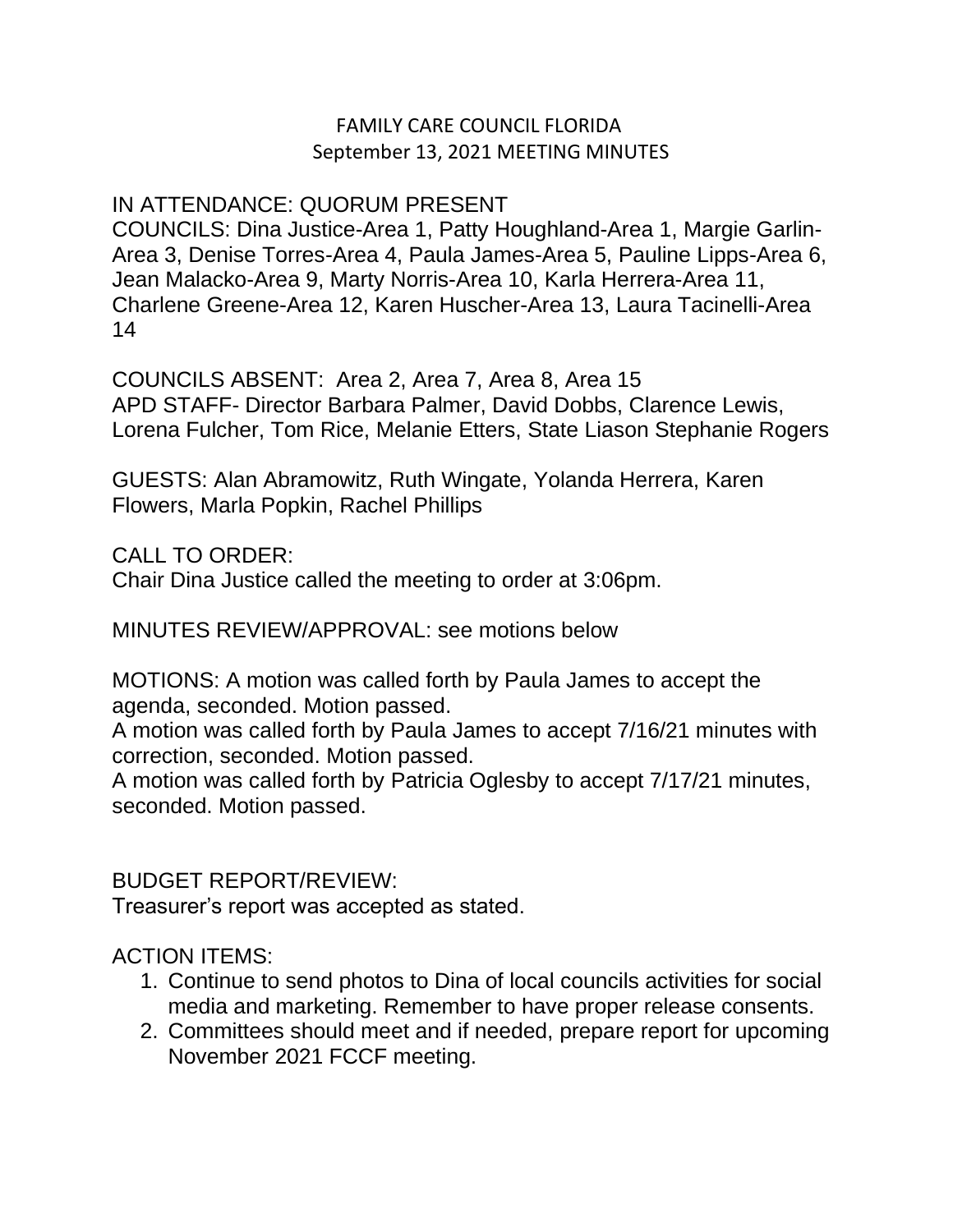3. Developmental Disabilities Day is January or February 2022. Discuss with local councils and how will participate virtually if that is decision of FDDC.

### OLD/NEW BUSINESS:

Dina Justice updated the Council on the recent Qlarant meeting. Discussion of SB82 effective 7/1/21, administrative standards and training, staff shortages and coordinating with ACHA. As they are quality assurance, Qlarant has no answers or solutions in reference to shortages even effecting quality.

APD Executive Director Barbara Palmer, Chief of Staff David Dobbs and staff ( as noted above) presented APD updates. Continued discussion on SB 82 as law 7/1/2021 continuing implementation. Presented progress report on conversations with CMS and ACHA in reference to the additional monies from the federal government though CMS is dragging their feet. Ms Palmer stated top priority is getting monies directly to providers, and spending it on direct support personnel in form of possible bonuses. Legislators are looking at how to get to minimum living wage. There is a study going on by Mailman to report on what rates should be. Discussed rates and representative being paid in reference to CDC+. Short discussion on 12% admin fee taken off CDC+ budget. Director Palmer stated it is to cover administrative service, sick of talking about it, end of conversation. Further discussion if surveys to providers are needed, was stated no, Mailman study and surveys by ARC and FARF have looked at that info, legislators to use that information. Director Palmer would like to see career path for individuals, votechs could provide lots of opportunities. Need to relook at rates, have so many rates, give discretion to providers, look at solutions. Answer how we are doing services and rates.

### ADJOURNMENT:

Chair Dina Justice adjourned meeting at 5:22pm.

Respectfully submitted,

Karen Huscher FCCF Secretary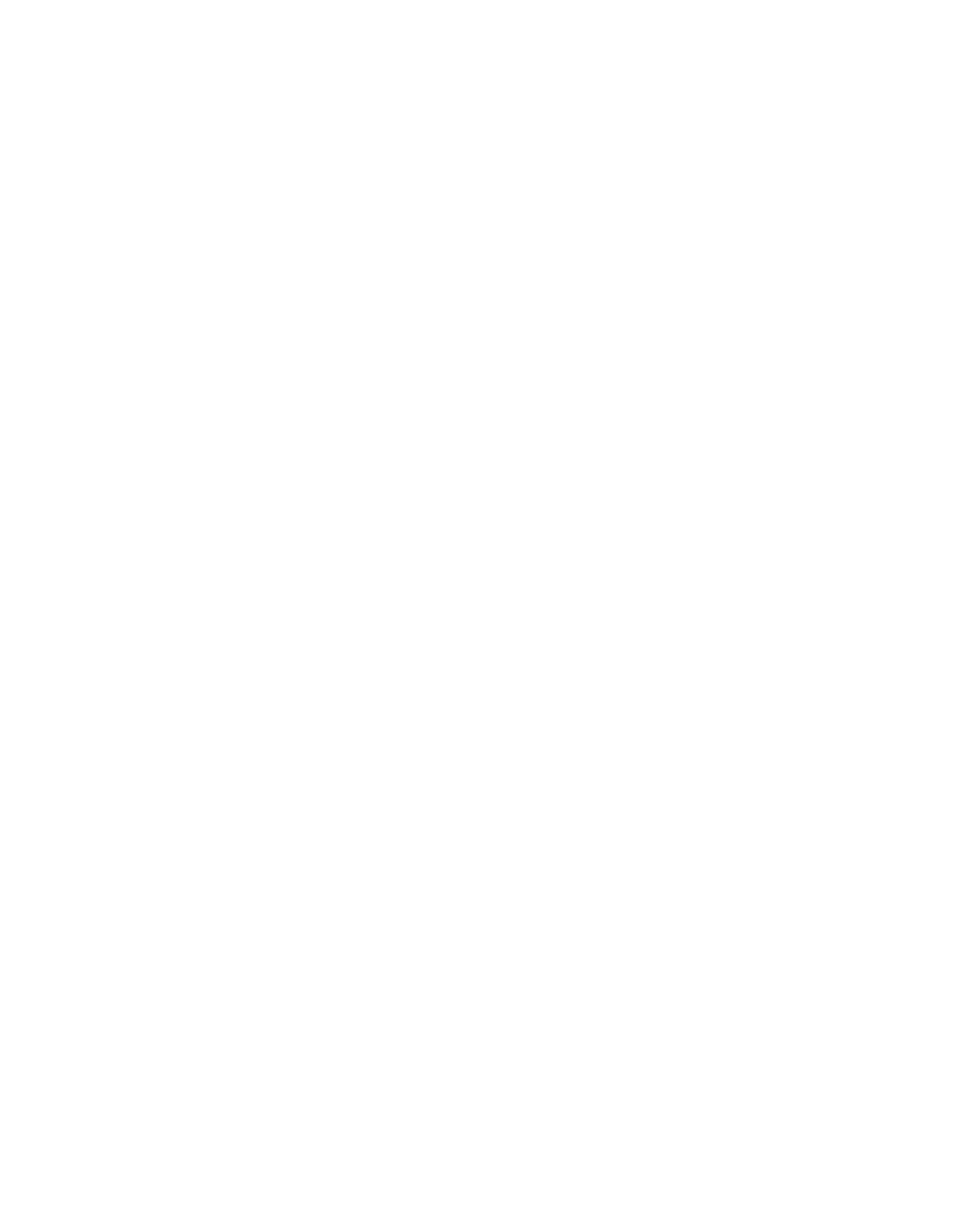## FAMILY CARE COUNCIL FLORIDA September 14, 2021 MEETING MINUTES

## IN ATTENDANCE: QUORUM PRESENT

COUNCILS: Dina Justice-Area 1, Patty Houghland-Area 1, Denise Torres-Area 4, Paula James-Area 5, Pauline Lipps-Area 6, Susan Anderson Moore-Area 7, Jean Malacko-Area 9, Marty Norris-Area 10, Karla Herrera-Area 11, Charlene Green-Area 12, Karen Huscher-Area 13, Laura Tacinelli-Area 14

COUNCILS ABSENT: Area 2, Area 3, Area 8, Area 15

APD STAFF: Director Barbara Palmer, David Dobbs, Clarence Lewis, Jeannette Estes, Lynne Daw, Melanie Etters, Lorena Fulcher, Tom Rice, State Liason Stephanie Rogers

GUESTS: Alan Abramowitz- CEO, ARC of FL, Valerie Breen-Executive Director FDDC, Jennifer Willis-Care Connect, Ruth Wingate, Yolanda **Herrera** 

CALL TO ORDER:

Chair Dina Justice called the meeting to order at 8:33am.

MOTIONS: A motion was called forth by Paula James to accept the agenda as presented, seconded, motion passed.

AREA UPDATES: See separate list in Dropbox for this month's Area updates.

### ACTION ITEMS:

1. Request the sending of pictures of local councils activities to Dina Justice to update brochures and social media by 10/1/21.

2. Committees to meet if necessary and present reports at November 2021 meeting.

## **SPEAKERS**:

Lynne Daw, Chief of Provider Supports-APD, presented on the Role and Responsibilities of the Waiver Support Coordinators. Provided PowerPoint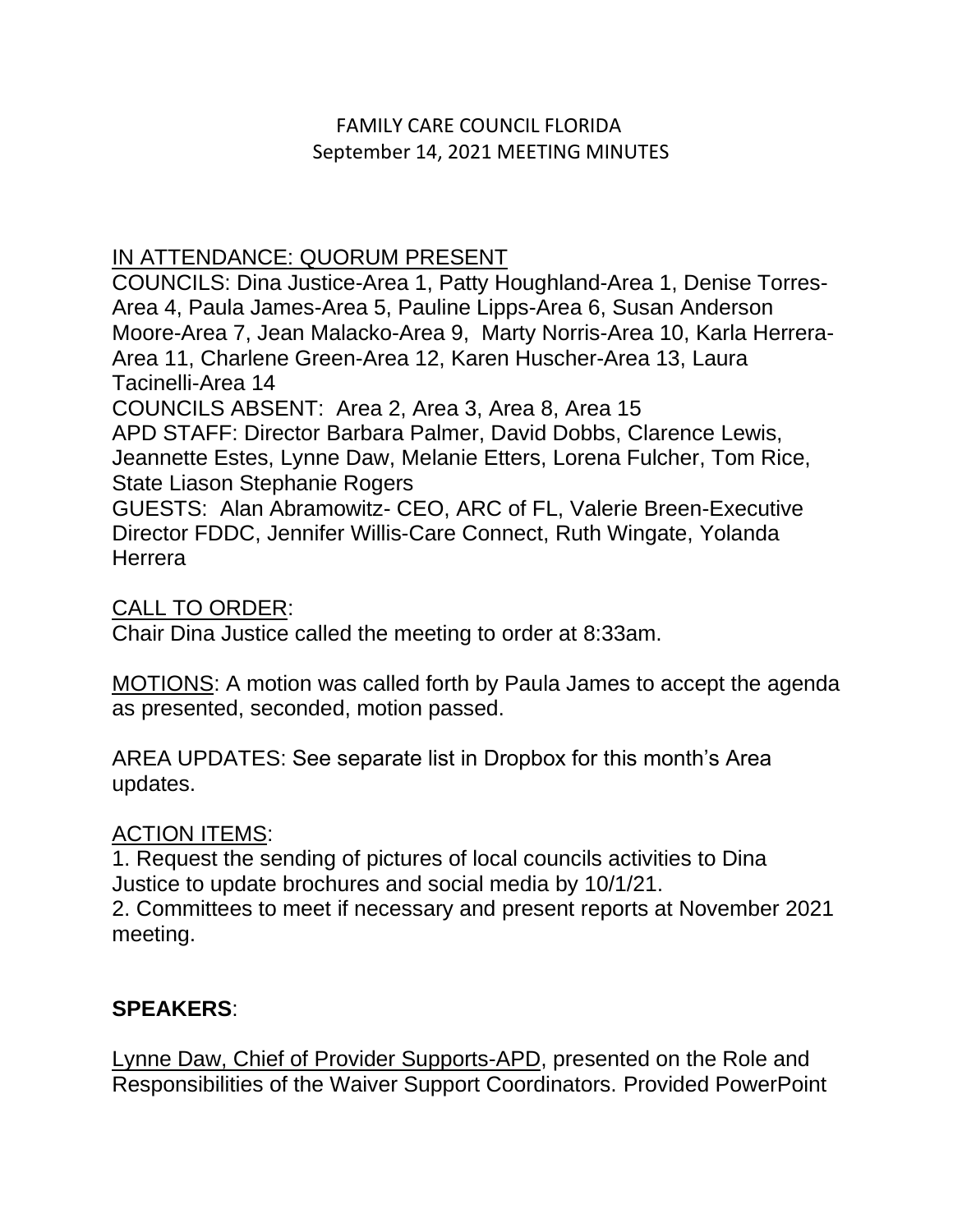for Council to follow. Discussion on Qualified Organizations, new concept of mentoring, available to WSCs and CDC+ consultants. Spoke on and answered questions, concerns in reference to qualifications, standard case load, dual employment, expansion of services and vacancies & leaves. Provided support coordination description. Promote health, safety, and welfare including dignity, privacy and respect. (See PowerPoint) also touched on Scorecard.

Alan Abramowitz-CEO ARC of FL, brought the council up to date on his 1<sup>st</sup> 3 months and 14 days in this new position. Gave the Council his background from starting from his early years up to the present. Spoke on priorities now for ARC. Legislative platform focused on DSP rate increase, how much is needed, how much is in the budget. Need to speak with one voice, all saying the same message. Also focusing on supported decision making, criminal justice bills, training for law enforcement, Chapter 393 and Better Care Better Jobs Act. Need options, everyone's situation is unique. Waiting for Mailman report. The ARC, FARF & FCCF are building consortium. People are dedicated but need path to support their families, pay is critical.

Valerie Breen- Executive Director FDDC, spoke on what is on radar of FDDC. Very similar to what Alan spoke about, especially DSP rates. Stated system is collapsing. Council is putting out campaign message, heart in hand, remember us we deserve to be included. Because of the COVID-19 variant it is looking like Developmental Disabilities day will be virtual. Even though we know more impactful in person. Whatever messages created on social media can be shared with other groups or Councils. Zoom meeting with legislators can work. Discussion on 5 year plan, 700 pages translated into 300 page Federal report. Five areas to focus on in 5 year state plan, difficult to decide priorities. Areas are- access to services, home and community based delivery systems, aging caregivers, self-advocacy leadership and broad systems change/emerging needs. (See report on website).

# **OLD/NEW BUSINESS**

### **Committee Update:**